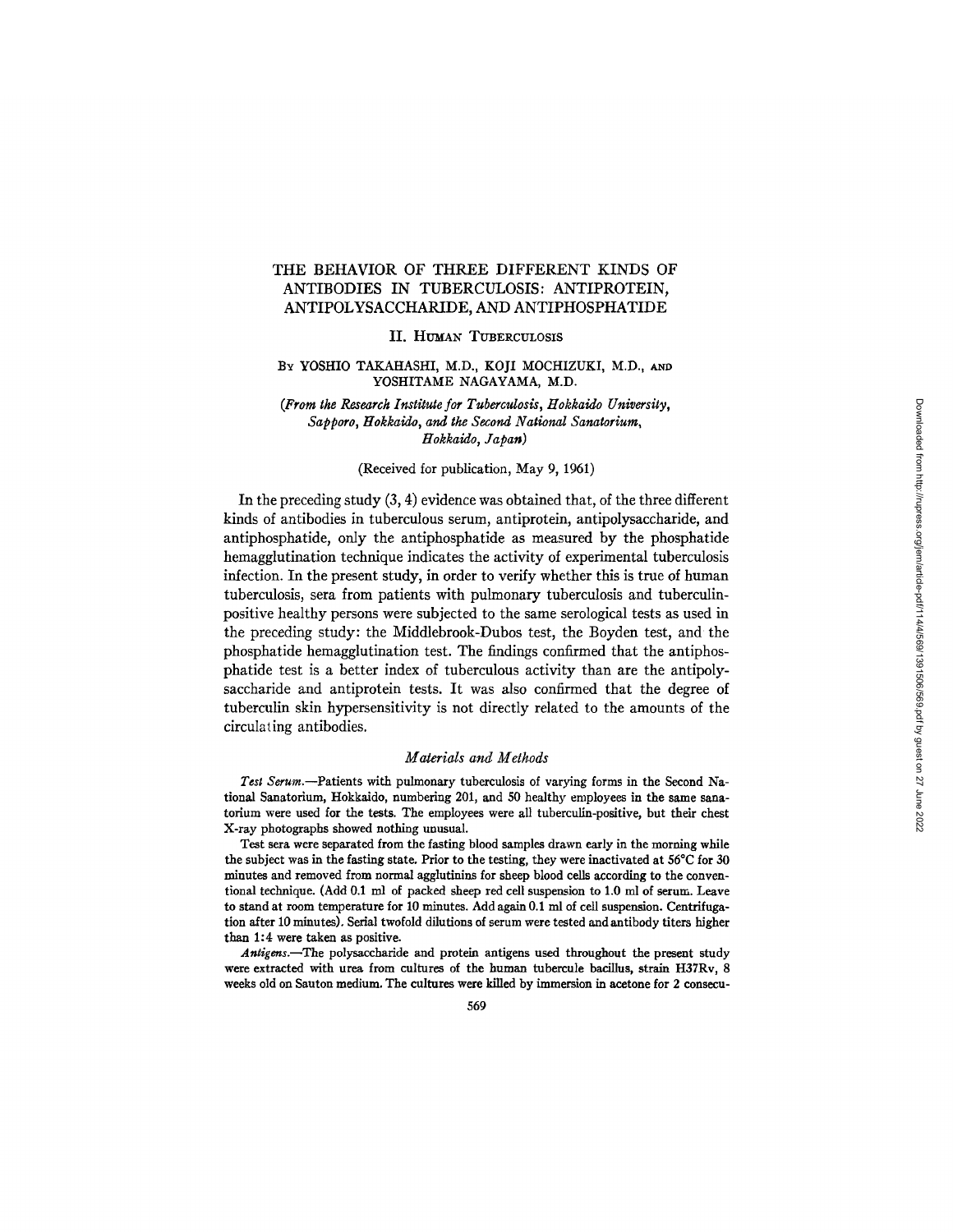tive days during which time the acetone was renewed two times, dried and defatted in a Soxhlet apparatus by successive treatment with acetone, methanol, and chloroform, each for 2 to 3 consecutive days. The defatted bacilli were then extracted with 10 per cent urea solution for 2 consecutive days under constant agitation by means of a magnetic stirrer (10 ml of urea solution for 1 gm of bacilli at dry weight). The bacilli were removed from the extract by high speed centrifugation. The supernate was dialysed in a cellophane bag against running tap water for 2 days, Seitz-filtered, and condensed *in vacuo* to about one-tenth of the original volume. A proper amount of trichloroacetic acid was added to the condensed solution to give a slightly brownish white precipitate which was collected by centrifugation, after having been placed overnight in the refrigerator. The precipitate was washed three times with water, followed by three washings with acetone, dried, and stored at room temperature. This fraction was used as the protein antigen (nitrogen, 11.7 per cent).

| Groups               | Serum | No. of |          | Total tests |          | Per cent of tests | Antibody titers |         |  |
|----------------------|-------|--------|----------|-------------|----------|-------------------|-----------------|---------|--|
|                      | tests | sera   | Positive | Negative    | Positive | Negative          | Lowest          | Highest |  |
| Patients             | M.D.  | 201    | 201      | 0           | 100      | $\Omega$          | $4*$            | 1,024*  |  |
|                      | В.    | 201    | 109      | 92          | 54.2     | 45.8              | $\overline{0}$  | 1,024   |  |
|                      | Pd.   | 201    | 159      | 42          | 79.1     | 20.9              | 0               | 256     |  |
| Healthy              | M.D.  | 50     | 50       | $\Omega$    | 100      | ∩                 | 4               | 128     |  |
| persons <sup>†</sup> | В.    | 50     | 22       | 28          | 44       | 66                | $\bf{0}$        | 128     |  |
|                      | Pd.   | 50     | 0        | 50          | 0        | 100               | 0               | 0       |  |

|  | TABLE I |                                                 |  |
|--|---------|-------------------------------------------------|--|
|  |         | Results of the Different Hemagglutination Tests |  |

M.D., Middlebrook-Dubos test; B, Boyden test; Pd., Phosphatide hemagglutination test. \* Reciprocals of antibody titers.

 $\ddagger$  All persons are tuberculin-positive.

The deproteinized supernate was again dialysed for 1 day against running tap water. Five volumes of methanol were added to the dialysed solution to give a white precipitate which was collected by centrifugation, washed three times with acetone, dried, and stored at room temperature. This fraction was used as the polysaccharide antigen (nitrogen, 0.72 per cent).

The phosphatide antigen was the same as that used in the preceding experiment, *Pd.ha*  (nitrogen, 0.35 per cent; phosphorus, 2.8 per cent) (3).

Against one and the same rabbit immune serum, the protein, polysaecharide, and phosphafide antigens gave antibody titers of 1/2,560, 1/2,560, and *1/640,* respectively (Boyden test, Middlebrook-Dubos test, and phosphatide hemagglutination test).

Serological Tests.--The procedures of the three hemagglutination tests used, the Middlebrook-Dubos test, the Boyden test, and the phosphatide hemaggintination test, were the same as described in preceding papers (5, 6). The specimens of serum were collected by nurses and tested by technical assistants who remained unaware of the diagnoses of the subjects from whom the sera had been obtained.

#### EXPERIMENTAL RESULTS

*Results of the Three Hemagglutination Tests.--As* seen in Table I, the antipolysaccharide **test was positive in all patient sera as well as in the sera of**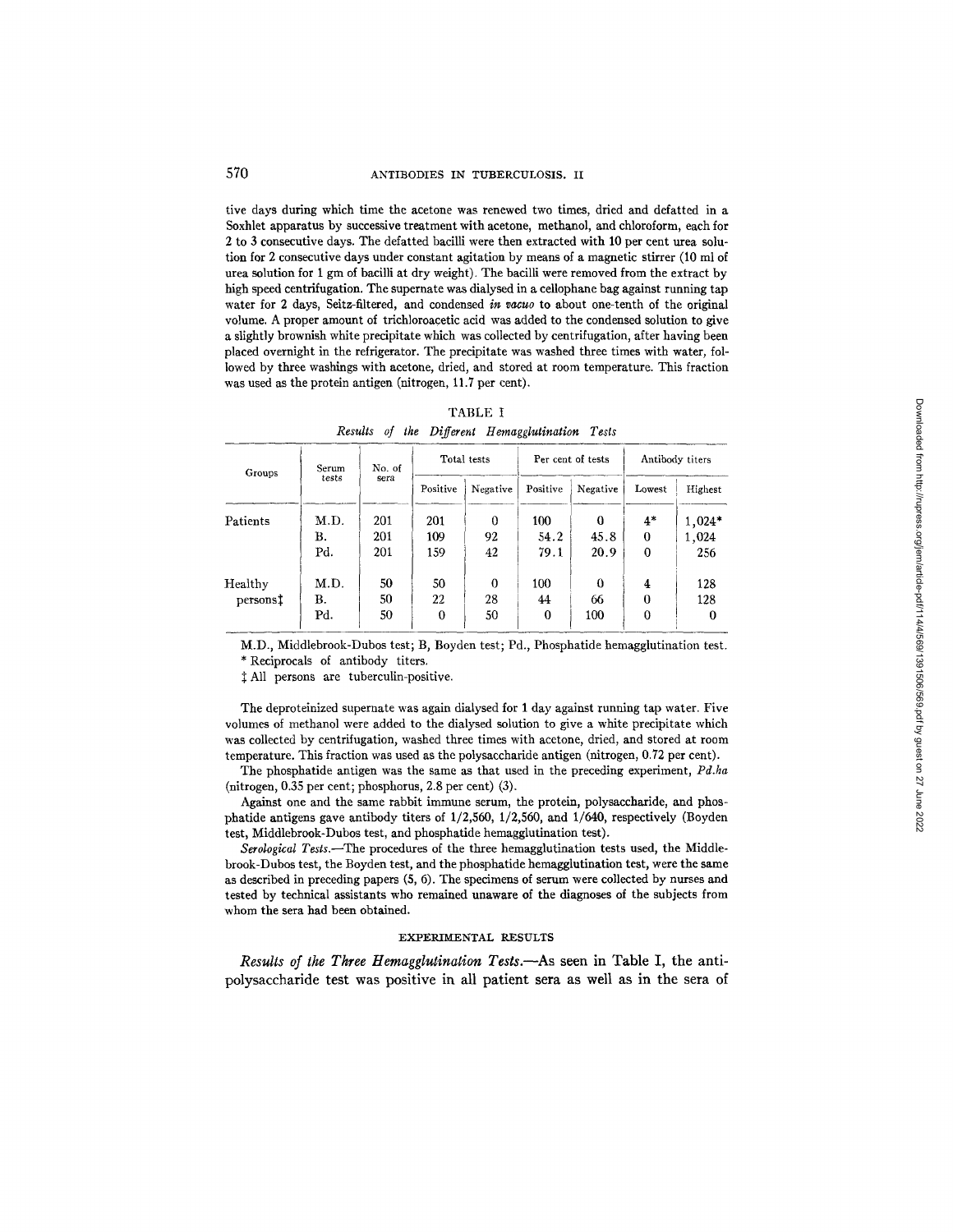healthy persons; the antiprotein test was about 55 per cent positive for the patient sera and 44 per cent positive for the healthy sera, although the antibody mean values were lower in the healthy sera than in the patient sera. In contrast, the antiphosphatide test was about 80 per cent positive for the patient sera, while it was negative for the healthy sera.

### *Tuberculin Skin Tests and Antibody Titers.--*

Tuberculin skin tests were secured and recorded in 152 arbitrarily selected patients by injecting intradermally 0.1 ml of a 2,000-fold saline dilution of standard Sauton old tuberculin

| Serum | Skin tests      |          |                  |                  |              | Antibody titers |    |                | Total            | Posi-<br>tive | Per<br>cent of | A.M.V. |       |                   |       |
|-------|-----------------|----------|------------------|------------------|--------------|-----------------|----|----------------|------------------|---------------|----------------|--------|-------|-------------------|-------|
| tests |                 | $\bf{0}$ | 4                | 8                | 16           | 32              | 64 | 128            | 256              |               | 516 1,024      | tests  | tests | positive<br>tests |       |
| M.D.  | $+++*$          | $\bf{0}$ | $\bf{0}$         |                  | 5            | 12              | 7  | 8              | 2                | 3             | 0              | 38     | 38    | 100               | 169.4 |
|       | $++$            | $\bf{0}$ | 0                |                  | 9            | 8               | 13 | 16             | 9                | 4             | 0              | 60     | 60    | 100               | 180.9 |
|       | ┿               | $\bf{0}$ | 1                | 3                | 5            | 17              | 16 | 8              | 4                | 0             | 0              | 54     | 54    | 100               | 94.0  |
| В.    | $+++$           | 15       | $\boldsymbol{0}$ | 3                | 3            | 2               | 6  | 3              | 5                | 1             | 0              | 38     | 23    | 60.3              | 132.6 |
|       | $+ +$           | 24       | 3                | 4                | 3            | 3               | 2  | 4              | 6                | 9             | 2              | 60     | 36    | 60.3              | 274.9 |
|       | $\div$          | 27       | $\overline{2}$   | $\boldsymbol{2}$ | 5            | 5               | 1  | 5              | 2                | 3             | $\overline{2}$ | 54     | 27    | 50.0              | 239.9 |
| Pd.   | $++++$          | 8        | $\overline{4}$   | 10               | $\mathbf{2}$ | 4               | 3  | 5              | $\boldsymbol{2}$ | 0             | 0              | 38     | 30    | 78.9              | 77.8  |
|       | $^{\mathrm ++}$ | 9        | 4                | 5                | 7            | 13              | 10 | 7              | 5                | 0             | 0              | 60     | 51    | 85.0              | 91.1  |
|       | 十               | 14       | 4                | 7                | 9            | 5               | 6  | $\overline{4}$ |                  | 0             | 0              | 54     | 40    | 74.2              | 55.0  |

TABLE II *Relationship Between Tuberculin Skin Tests and Antibody Titers* 

A.M.V,, Antibody mean values (logarithmic mean values).

\* For meaning of these signs, see the text. For other symbols, see the footnotes of Table I.

manufactured at the National Institute for Public Health, Tokyo. Readings were recorded 24 hours after injection according to the following key: positive  $(+)$ , reactions showing only erythema; strongly positive  $(++)$ , reactions showing erythema and induration; very strongly positive  $(++)$ , reactions showing halo and vesicles beside erythema and induration.

The comparison between the readings of the tuberculin skin test and the antibody titers for the three serological tests is presented in Table II.

Close examination of the table discloses that there is no direct relationship between the degree of tuberculin skin hypersensitivity and the amount of any one of the three different circulating antibodies.

### *Extent of Tuberculous Lesions and Antibody Titers.--*

According to the classification of the National Tuberculosis Association, New York, the patients from which the sera were obtained were divided into three groups: far advanced active cases, moderately advanced active eases, and minimally active cases. The antibody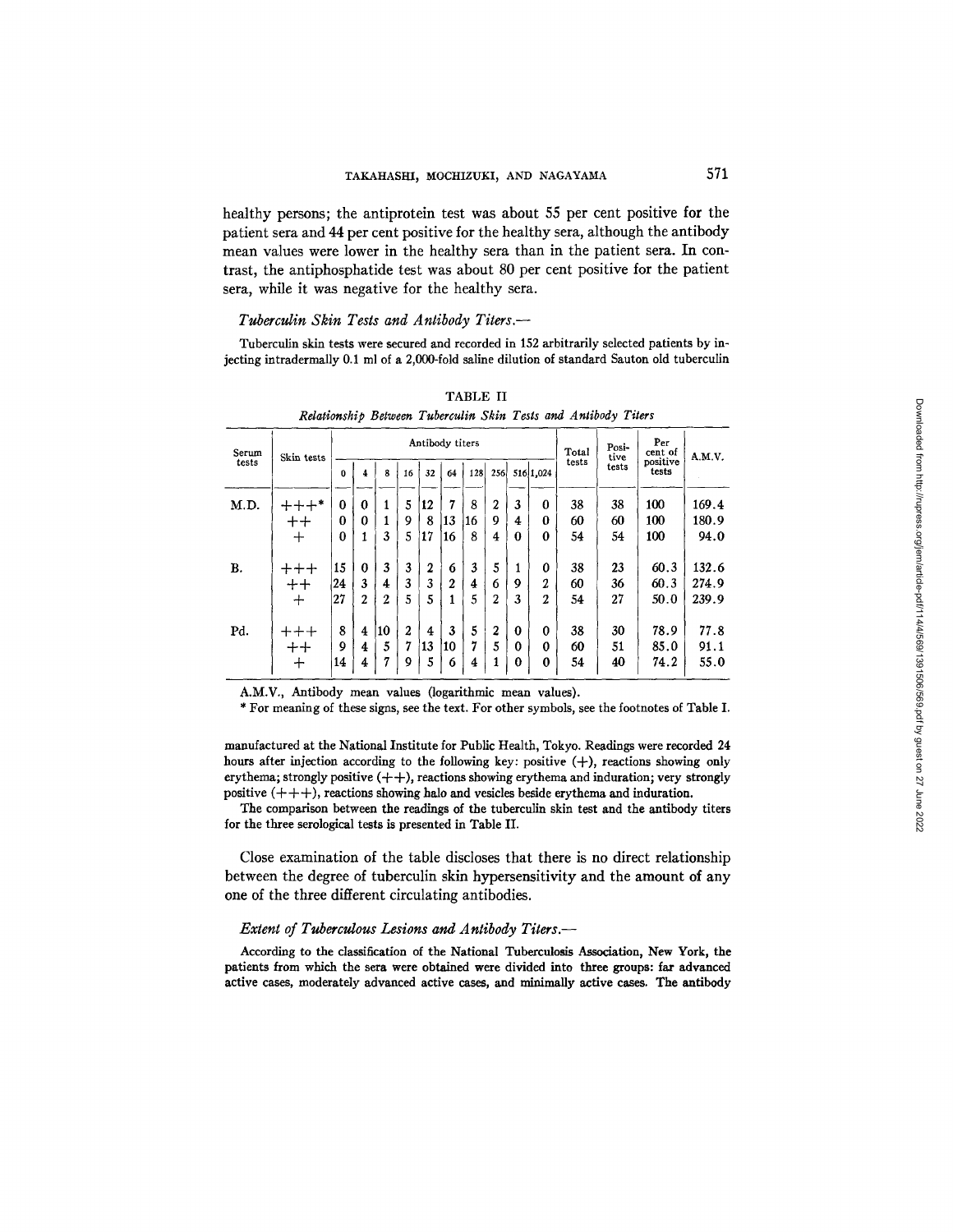titers of the three different kinds of antibodies in each of these three groups are compared in Table III.

In the case of the antipolysaccharide and antiprotein, no significant correlation in the distribution of the antibody titers was noticed among the three groups, the antipolysaccharide mean value being rather higher in the moderately active cases than in the far advanced active cases (174.4:209.7) and the antiprotein mean value being higher in the minimally active cases than in the moderately active cases (154.0:175.2). On the contrary, a distinct correlation

| Serum | Extent of |          |                  |                  |    |     | Antibody titers |                  | Total | Posi-<br>tive | Per<br>cent of | A.M.V. |       |                   |       |
|-------|-----------|----------|------------------|------------------|----|-----|-----------------|------------------|-------|---------------|----------------|--------|-------|-------------------|-------|
| tests | lesions   | $\Omega$ | 4                | 8                | 16 | 32  | 64              | 128              | 256   | 1512          | 1,024          | tests  | tests | positive<br>tests |       |
| M.D.  | F.A.      | $\Omega$ | 1                | $\boldsymbol{2}$ | 7  | 11  | 17              | 17               | 11    | 4             | 0              | 70     | 70    | 100               | 174.4 |
|       | Md.A.     | 0        | 0                | 5                | 6  | 124 | 20              | 18               | 6     | 4             | $\overline{2}$ | 85     | 85    | 100               | 209.7 |
|       | Mn.A.     | 0        | 1                | 3                | 12 | 10  | 12              | 3                | 3     | 2             | $\Omega$       | 46     | 46    | 100               | 134.6 |
| В.    | F.A.      | 26       | $\boldsymbol{2}$ | 7                | 3  | 3   | 4               | 7                | 10    | 4             | 4              | 70     | 44    | 63.0              | 293.5 |
|       | Md.A.     | 36       | 4                | 6                | 7  | 7   | 6               | 5                | 9     | 5             | $\theta$       | 85     | 49    | 57.7              | 154.0 |
|       | Mn.A.     | 30       | $\overline{2}$   | $\theta$         | 4  | 2   | 0               | $\boldsymbol{2}$ | 1     | 5             | 0              | 46     | 16    | 34.9              | 175.0 |
| Pd.   | F.A.      | 5        | 2                | 10               | 7  | 16  | 13              | 12               | 5     | $\bf{0}$      | $\bf{0}$       | 70     | 65    | 92.9              | 92.3  |
|       | Md.A.     | 12       | 10               | 19               | 16 | 13  | 7               | 5                | 3     | 0             | $\Omega$       | 85     | 73    | 85.9              | 61.9  |
|       | Mn.A.     | 25       | 8                | 4                | 5  | 3   | 0               |                  | 0     | $\Omega$      | 0              | 46     | 20    | 46.0              | 21.3  |

**TABLE III** Relationship Between Extent of Lesions and Antibody Titers

F.A., Far advanced active cases; Md.A., moderately advanced active cases; Mn.A., minimally active cases. For other symbols, see the footnotes of Table I.

is seen to exist between the antiphosphatide titers and the extent of lesions, both the positive percentage and the antibody mean titer being highest in the far advanced cases, followed by the moderately advanced cases, and lowest in the minimally active cases (92.9:85.9:46.0 per cent, and 92.3:61.9:21.3).

# Types of Disease and Antibody Titers.-

According to the classification of the Japan Committee for Classification of Pulmonary Tuberculosis sponsored by the Ministry of Education of Japan, the patients were classified into three groups: type F, serious mixed type; type B, caseoinfiltrative type; and type C, fibrocaseous type. The relationships between the disease types and the antibody titers are presented in Table IV.

It is clear from the table that, of the three different antibodies, only the antiphosphatide runs parallel with the severity of tuberculosis disease. It was worthy of notice that the antiphosphatide was 100 per cent positive in type F,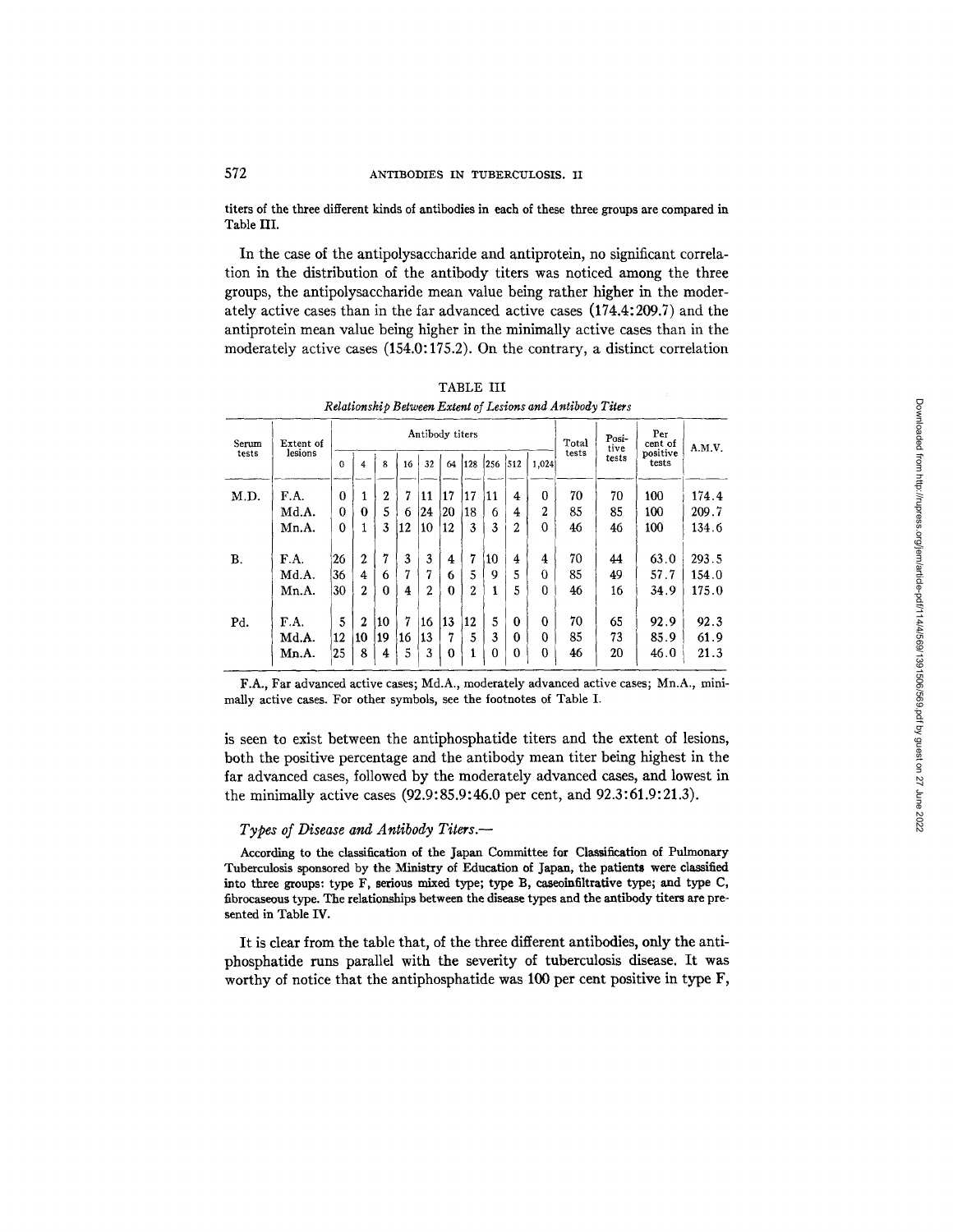while the percentage decreased regularly toward type  $C(100:86.0:72.5$  per cent). Likewise, the antiphosphatide mean titer was highest in type F, followed by type B, and lowest in type C  $(104.2:74.3:56.5)$ .

| Serum | Disease     |          |          |              |                | Antibody titers  |    |     |         |              |                | Total | Posi-<br>tive<br>tests | Per<br>cent of<br>positive<br>tests | A.M.V. |
|-------|-------------|----------|----------|--------------|----------------|------------------|----|-----|---------|--------------|----------------|-------|------------------------|-------------------------------------|--------|
| tests | types       | $\Omega$ |          | 8            | 16             | 32               | 64 | 128 | 256 512 |              | 1,024          | tests |                        |                                     |        |
| M.D.  | F           | $\bf{0}$ |          | 1            | $\mathbf{0}$   | $\boldsymbol{2}$ | 9  | 6   | 3       | $\mathbf{2}$ | $\bf{0}$       | 24    | 24                     | 100                                 | 189.1  |
|       | в           | 0        | 0        | $\mathbf{2}$ | 11             | 12               | 10 | 7   | 7       |              | 0              | 50    | 50                     | 100                                 | 151.8  |
|       | C           | 0        |          | 7            | 14             | 131              | 30 | 25  | 10      | 7            | $\overline{2}$ | 127   | 127                    | 100                                 | 201.5  |
| В.    | F           | 6        |          | 2            | $\overline{2}$ | 1                |    | 5   | 2       | 2            | $\overline{2}$ | 24    | 18                     | 75.2                                | 344.0  |
|       | B           | 23       | 3        | 5            | 2              | 3                | 0  | 4   | 5       | 4            |                | 50    | 27                     | 54.0                                | 223.4  |
|       | $\mathbf C$ | 63       | 4        | 6            | 10             | 8                | 9  | 5   | 13      | 8            | 1              | 127   | 64                     | 50.4                                | 179.2  |
| Pd.   | F           | $\Omega$ | $\bf{0}$ | 1            | 4              | 5                | 6  | 6   | 2       | $\mathbf{0}$ | $\bf{0}$       | 24    | 24                     | 100                                 | 104.2  |
|       | в           | 7        | 6        | 9            | 10             | 7                | 5  | 3   | 3       | $\Omega$     | $\Omega$       | 50    | 43                     | 86.0                                | 74.3   |
|       | C           | 35       | 14       | 23           | 14             | 20               | 9  | 9   | 3       | 0            | $\bf{0}$       | 127   | 92                     | 72.5                                | 56.5   |

TABLE IV Relationship Between Disease Types and Antibody Titers

F, serious mixed type; B, caseoinfiltrative type; C, fibrocaseous type. For other symbols, see the footnotes of Table I.

| Serum<br>tests | Cavity   |          | Antibody titers |     |    |              |          |                  |     |                  |           |       | Posi-<br>tive | Per<br>cent of    | A.M.V. |
|----------------|----------|----------|-----------------|-----|----|--------------|----------|------------------|-----|------------------|-----------|-------|---------------|-------------------|--------|
|                |          | 0        | 4               | 8   | 16 | 32           | 64       | 128              | 256 |                  | 516 1,024 | tests | tests         | positive<br>tests |        |
| M.D.           | Positive | $\bf{0}$ |                 | 6   | 12 | '36          | 38       | 31               | 17  | 8                | $\bf{0}$  | 149   | 149           | 100               | 149.7  |
|                | Negative | 0        |                 | 4   | 13 | 9            | 11       | 7                | 3   | $\boldsymbol{2}$ | 2         | 52    | 52            | 100               | 251.9  |
| В.             | Positive | 58       | 6               | 110 | 9  | 10           | 9        | 12               | 19  | 12               | 4         | 149   | 89            | 61.1              | 243.5  |
|                | Negative | 34       | $\mathbf{2}$    | 3   | 5  | 2            | 1        | $\mathbf 2$      | 1   | $\mathbf{2}$     | 0         | 52    | 18            | 34.6              | 109.8  |
| Pd.            | Positive | 11       | 13              | 130 | 22 | 130          | 20       | 16               | 7   | 0                | 0         | 149   | 138           | 92.7              | 74.7   |
|                | Negative | 31       | 7               | 3   | 6  | $\mathbf{2}$ | $\bf{0}$ | $\boldsymbol{2}$ |     | 0                | 0         | 52    | 21            | 40.0              | 44.3   |

TABLE V Relationship Between Existence of Cavities and Antibody Titers

For symbols, see the footnotes of Table I.

# Existence of Cavities and Antibody Titer.-

The patients were divided into two groups, cavity-positive and cavity-negative. The antibody titers in the cavity-positive patients are compared in Table V with those in the cavitynegative patients.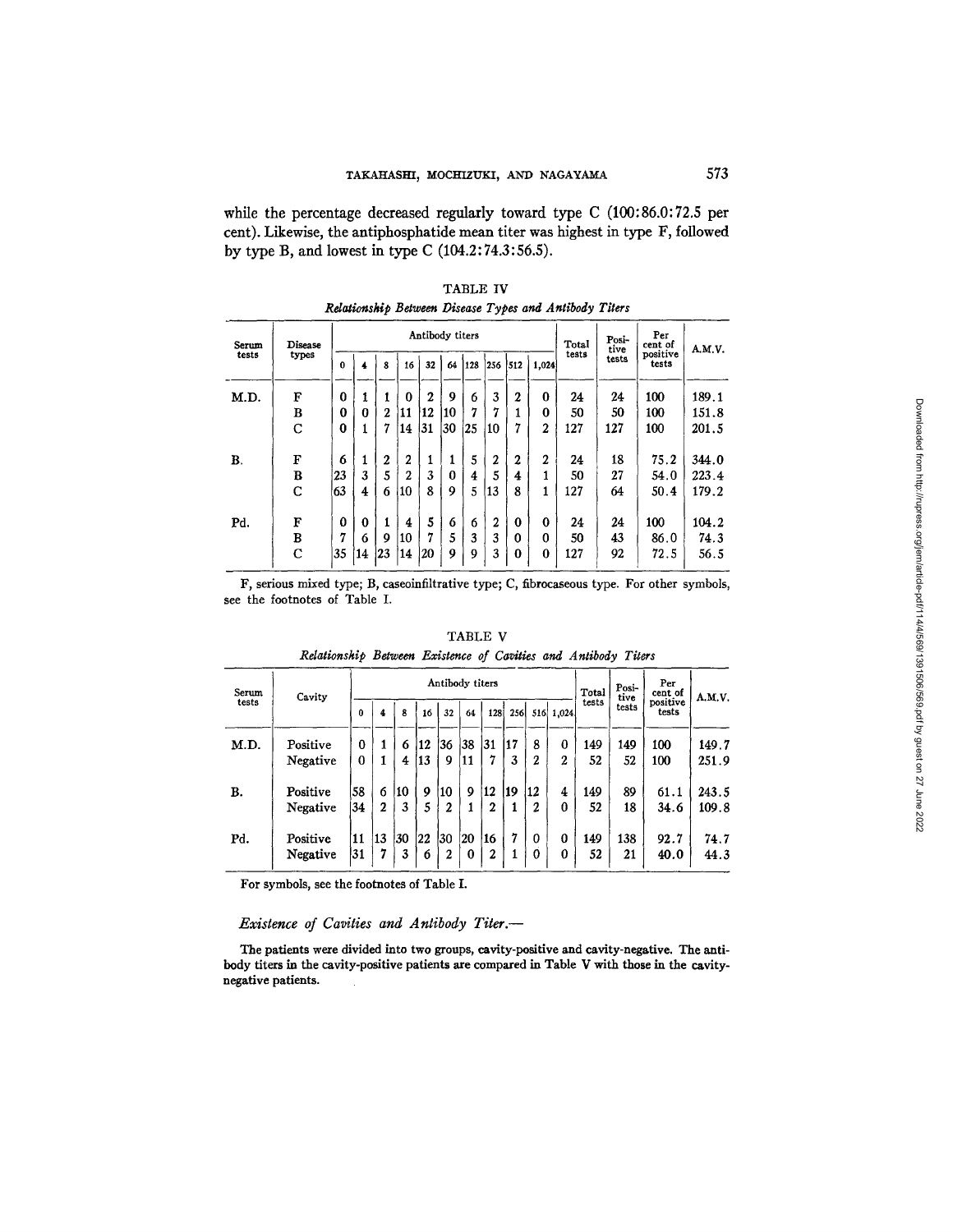Of the three antibodies, the antiprotein and antiphosphatide are seen to have positive correlation with the existence and non-existence of cavities. However, it must not be overlooked that the positive percentages were far lower and the

| Serum | Sputum               |               | Antibody titers |         |          |          |          |                      |         |               |                     |           | Posi-<br>tive | Per<br>cent of    | A.M.V.         |
|-------|----------------------|---------------|-----------------|---------|----------|----------|----------|----------------------|---------|---------------|---------------------|-----------|---------------|-------------------|----------------|
| tests |                      | 0             | 4               | 8       | 16       | 32       | 64       | 128                  | 256     |               | 521 1.024           | tests     | tests         | positive<br>tests |                |
| M.D.  | Positive<br>Negative | $\bf{0}$<br>0 |                 | 6<br>4  | 12<br>13 | 25<br>19 | 33<br>15 | 126<br> 11           | 16<br>4 | 6<br>4        | 0<br>$\mathbf{2}$   | 125<br>73 | 125<br>73     | 100<br>100        | 160.2<br>224.2 |
| B.    | Positive             | 48            | 4               | 8       | 8        | 8        | 8        | 12                   | 16      | 9             | 4                   | 125       | 77            | 61.6              | 250.4          |
| Pd.   | Negative<br>Positive | 42<br>10      | 4<br>9          | 5<br>23 | 5<br>14  | 4<br>127 | 1<br>19  | $\overline{2}$<br>16 | 4<br>7  | 5<br>$\bf{0}$ | 0<br>$\overline{0}$ | 73<br>125 | 31<br>115     | 41.1<br>92.0      | 149.5<br>81.5  |
|       | Negative             | 32            | 10              | 9       | 13       | 5        | 1        | 2                    |         | 0             | 0                   | 73        | 41            | 56.2              | 39.1           |

TABLE VI Relationship Between Sputum Findings and Antibody Titers

For symbols, see the footnotes of Table I.

| Serum | Categories |          |                |                  |          |                | Antibody titers |          |          |          |                  | <b>Total</b> | Posi-<br>tive | Per<br>cent of<br>positive<br>tests | A.M.V. |
|-------|------------|----------|----------------|------------------|----------|----------------|-----------------|----------|----------|----------|------------------|--------------|---------------|-------------------------------------|--------|
| tests |            | $\bf{0}$ | 4              | 8                | 16       | 32             | 64              | 128      | 256      | 512      | 1,024            | tests        | tests         |                                     |        |
| M.D.  | Active     | 0        | 1              | 6                | 16       | 136            | 41              | 33       | 17       | 7        | $\overline{2}$   | 159          | 159           | 100                                 | 192.5  |
|       | Inactive   | $\bf{0}$ |                | 4                | 9        | 9              | 8               | 5        | 3        | 3        | $\Omega$         | 42           | 42            | 100                                 | 162.5  |
|       | Healthy    | 0        |                | 7                | 15       | 18             | 8               |          | 0        | $\Omega$ | 0                | 50           | 50            | 100                                 | 37.7   |
| В.    | Active     | 62       | 7              | 12               | 11       | 10             | 10              | 13       | 19       | 11       | 4                | 159          | 97            | 61.1                                | 232.4  |
|       | Inactive   | 30       | 1              | 1                | 3        | $\overline{2}$ | $\mathbf{0}$    |          | 1        | 3        | $\boldsymbol{0}$ | 42           | 12            | 28.7                                | 144.3  |
|       | Healthy    | 28       | $\overline{2}$ | 8                | 4        | 6              | 1               | 1        | $\Omega$ | $\Omega$ | $\Omega$         | 50           | 22            | 44.0                                | 23.7   |
| Pd.   | Active     | 15       | 13             | 31               | 24       | 31             | 20              | 17       | 8        | $\Omega$ | $\bf{0}$         | 159          | 144           | 90.6                                | 76.3   |
|       | Inactive   | 27       | 7              | $\boldsymbol{2}$ | 4        |                | $\bf{0}$        |          | $\Omega$ | $\Omega$ | $\theta$         | 42           | 15            | 35.8                                | 21.8   |
|       | Healthy    | 50       | $\Omega$       | $\bf{0}$         | $\Omega$ | $\mathbf{0}$   | $\mathbf 0$     | $\theta$ | $\theta$ | $\Omega$ | $\mathbf 0$      | 50           | $\bf{0}$      | $\Omega$                            | 0      |

TABLE VII Relationship Between Disease Activity and Antibody Titers

For symbols, see the footnotes of Table I.

difference was smaller in the antiprotein (61.1:34.6 per cent) than in the antiphosphatide (92.7:40.0 per cent).

# Sputum Findings and Antibody Titers.-

Again the patients were divided into two groups, sputum-positive and sputum-negative. The patients who showed no bacilli at sputum culture at least during the past 1 year were taken as sputum-negative.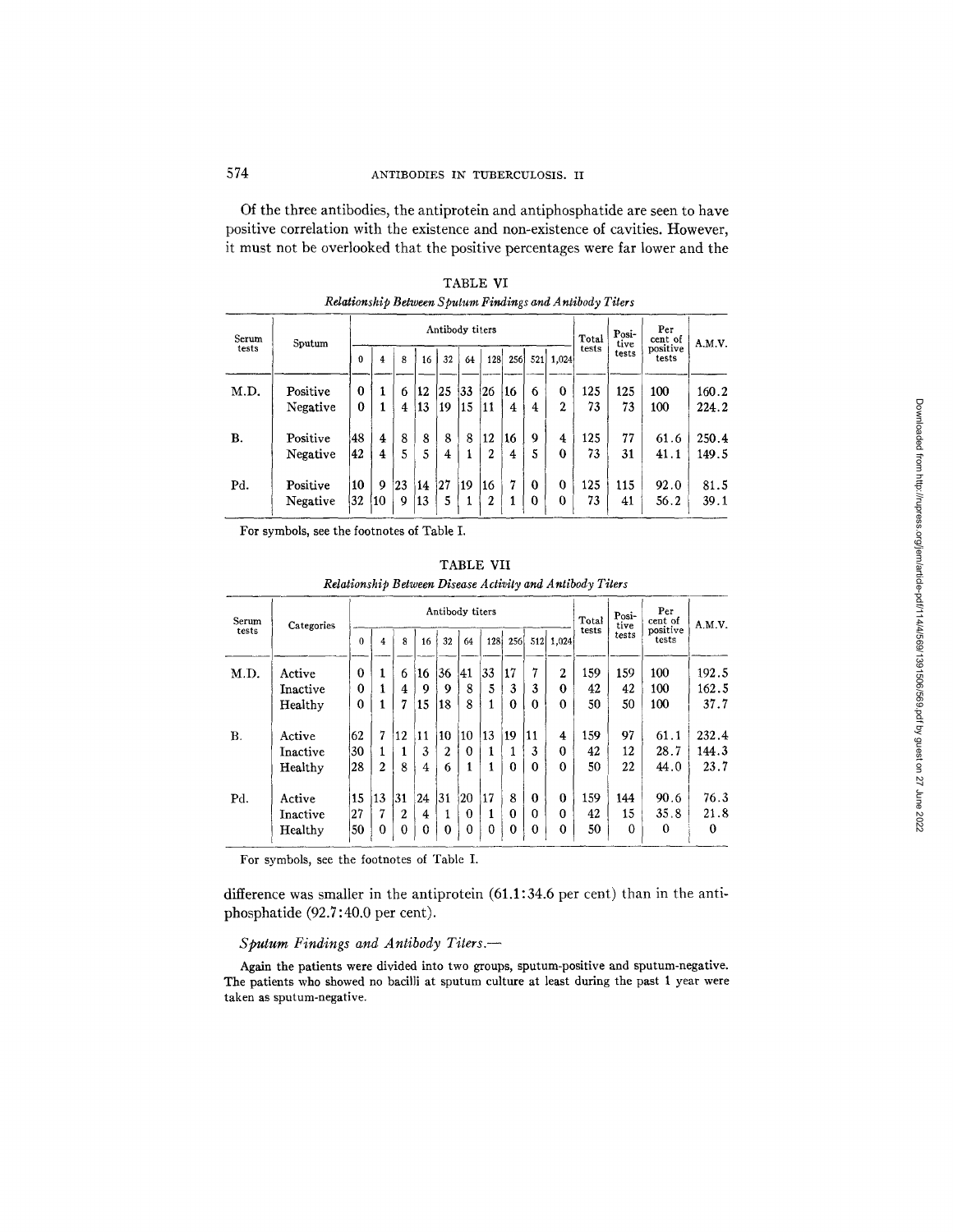

FIG. 1. Distributions of the three different antibody titers as compared with disease activity.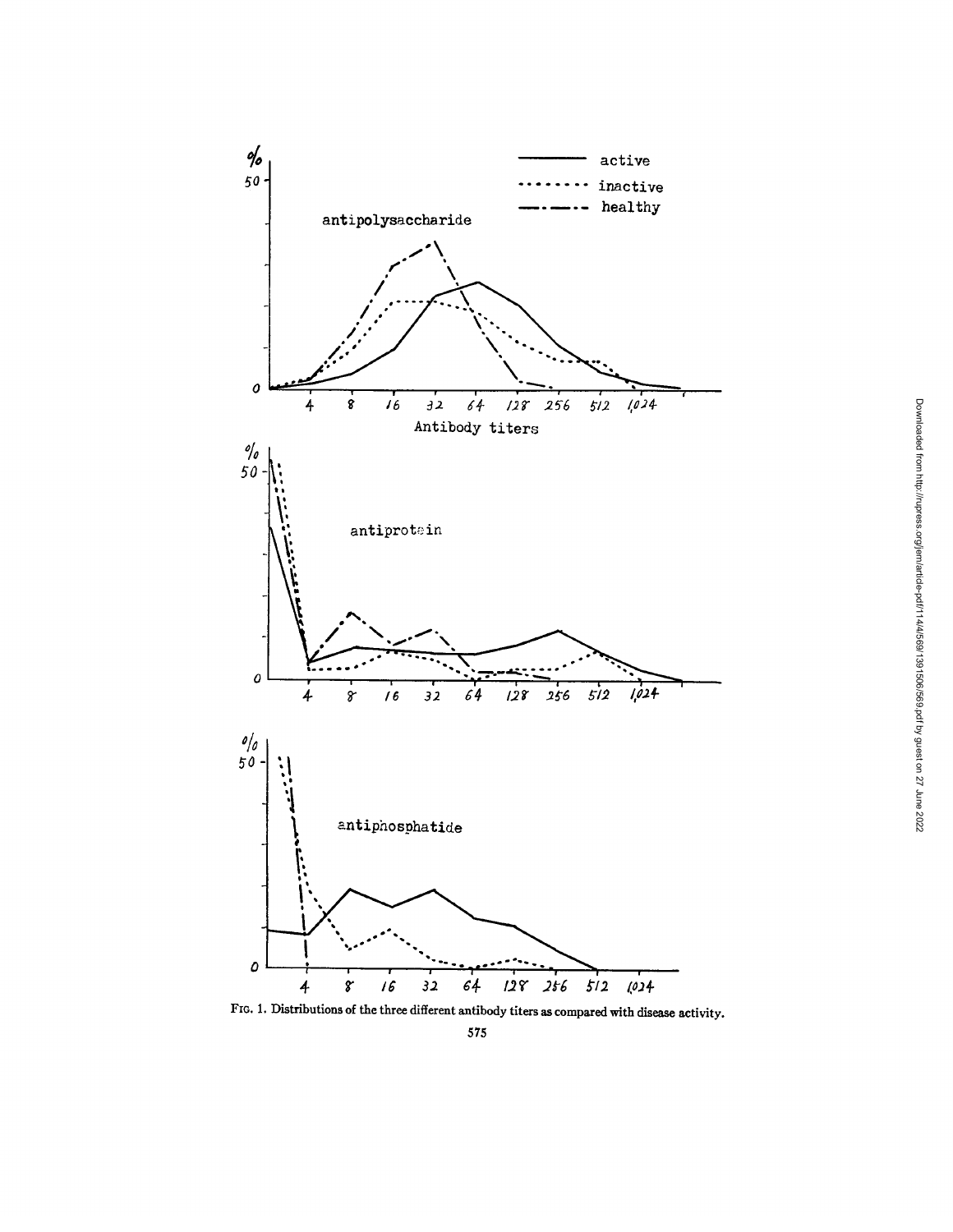



576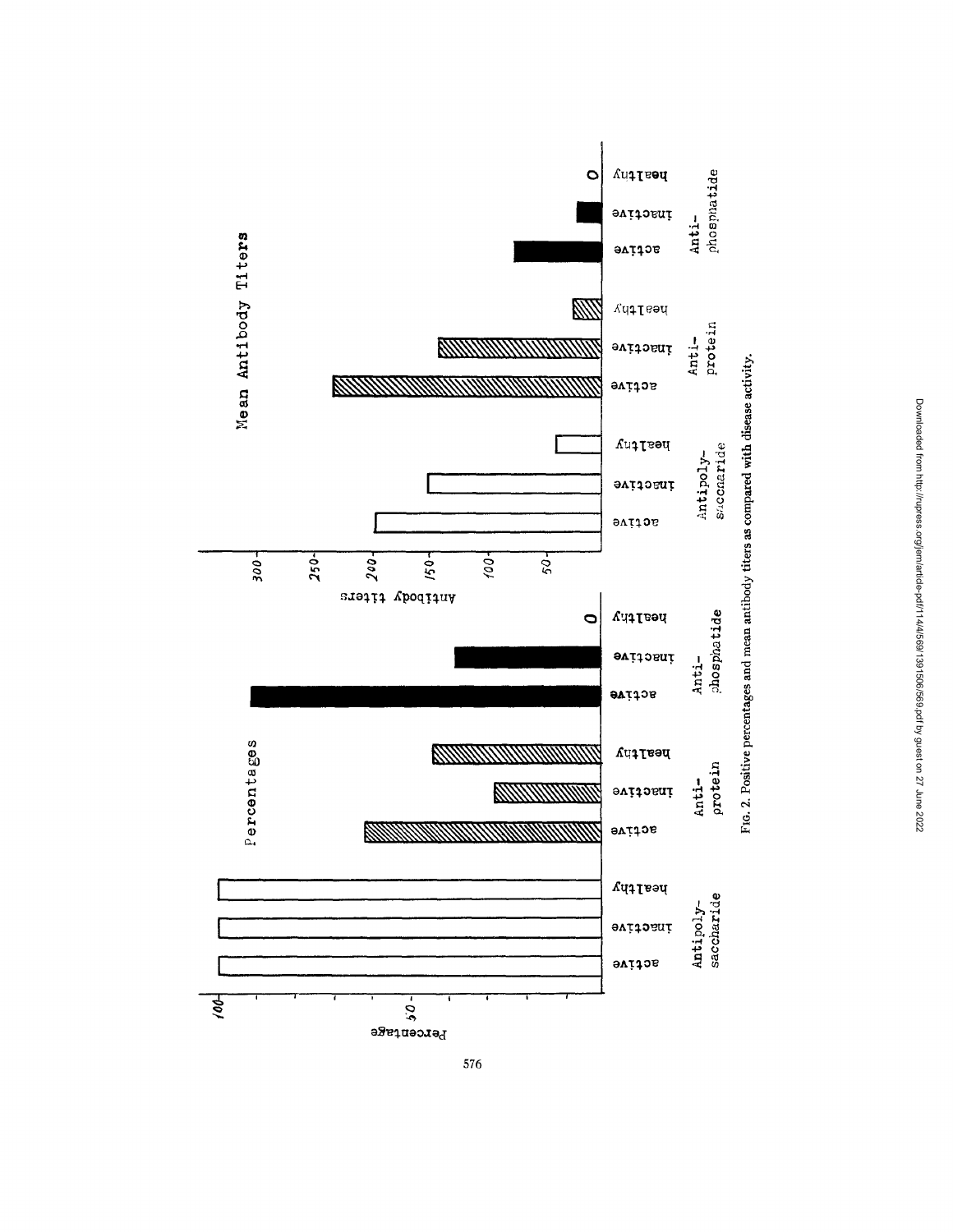As shown in Table VI, from the antibody mean titers, the antiprotein and the antiphosphatide tests were well correlated with the existence and non-existence of bacilli in the sputums (250.4:149.5 and 81.5:39.1). However, in the case of the antiprotein, the percentages were low and only a slight difference was seen between the two groups (61.6:41.1 per cent). In contrast, in the case of the antiphosphatide, the sputum-positive showed as high a rate as 92.0 per cent, while the sputum-negative as low a rate as 55.7 per cent.

#### *Disease Activity and Antibody Titers.--*

Finally, the data were reviewed **on the** basis of **the degree** of disease activity. The patients who, having no active lesion, remained radiologically stationary and sputum-negative at least during **the past** 1 year were taken as inactive eases. They numbered 42 (29.0 per cent). The **other patients** not belonging to this category were all **taken as having active** lesions. They numbered 159 (71.0 per cent). Table VII and Figs. 1 and 2 compare the distributions, percentages, and mean values of the antibody titers of the three kinds **of antibodies** among the **two categories** of patients, active and inactive, and the tuberculin-positive, healthy persons.

It is seen that a significant difference existed in the antipolysaccharide antibody mean value between the patients and the healthy persons, but no significant difference between the active and the inactive cases (192.5:162.5). In the case of the antiprotein, the antibody mean value was highest in the active cases, and it decreased with significant differences in order of the inactive cases and the healthy persons (232.4:144.3:23.7), but the percentages were irregular in the three categories, the healthy persons showing a percentage higher than the inactive cases (61.1:28.7:44.0 per cent). In contrast, in the case of the antiphosphatide, both percentages and antibody mean values were higher in the active cases than in the inactive cases  $(90.6:35.8$  per cent and  $76.3:21.8)$ ; none of the healthy persons gave a positive test. This clearly indicates that of the three different kinds of antibodies, only the antiphosphatide as measured by the hemagglutination test furnishes exact information about the degree of disease activity.

# DISCUSSION

Quite in accordance with the results obtained on experimental tuberculosis (3), the antipolysaccharide and antiprotein were produced almost universally in persons with tuberculous infection, whether they had currently active disease or not, although the amounts of antibody were smaller in infected but healthy persons than in patients with actual disease (Table I). Moreover, the amounts of these two kinds of antibodies were not correlated with the extent of tuberculous lesions, types of disease, existence and non-existence of cavities, bacteriological findings in sputum, and disease activity. In contrast, while about 80 per cent of the patients with pulmonary tuberculosis possessed antiphosphatides in their sera, none of the tuberculin-positive healthy persons gave a positive phos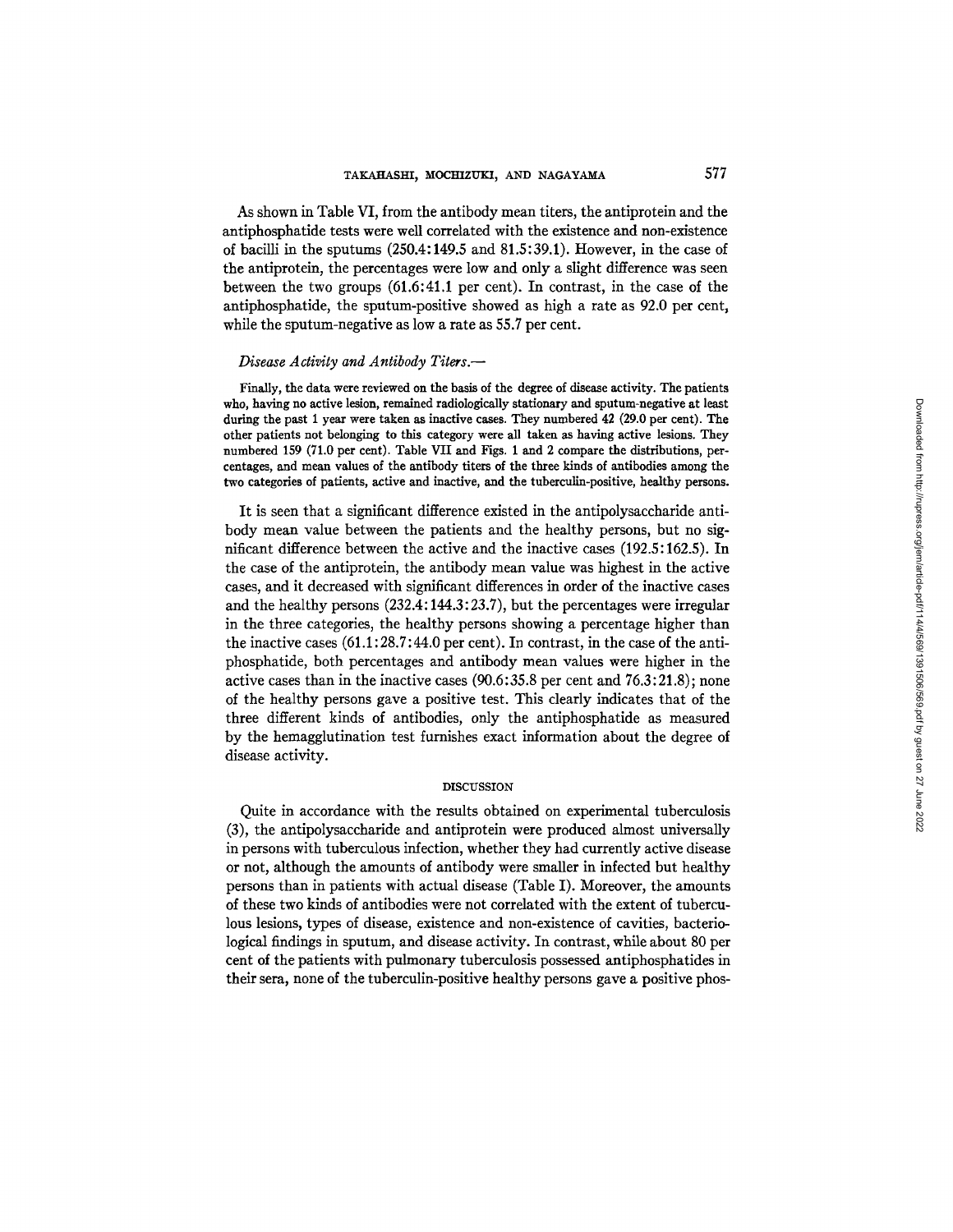phatide test. It is also worth noticing that a significant correlation was found between the positive percentage and the amount of antiphosphatides on the one hand and the clinical findings mentioned above on the other (Tables II to VII).

The foregoing facts clearly indicate that the antipolysaccharide and antiprotein, especially the former, are produced whenever tuberculous infection takes place and may persist for a long period, even after tuberculous disease is arrested. This is compatible with the fact that these two kinds of antibodies are detectable in tuberculin-positive healthy persons who have never experienced tuberculous disease almost at the same rate as in the patients with actual disease (Table I) and that no significant difference in the antibody mean value is found among far advanced active cases, moderately advanced active cases, and minimally active cases (Table III), nor among serious mixed type, caseoinfiltrative type, and fibrocaseous type (Table IV). In contrast, the production of antiphosphatides is mainly conditioned by the outbreak of disease following infection and influenced by the degree of disease activity (Table VII, Figs. 1 and 2). The possible reason for this has been postulated in the preceding paper (3).

A serologic test, to be of real usefulness in the diagnosis of tuberculosis, must detect only currently active disease but not infection, because tuberculous infection can well be detected by the Mantoux test. It is also to be desired that the test give information about the extent or the activity of the disease. Therefore, judging from the present observations, the diagnostic value of the phosphatide hemagglutination test is expected to be of a very high order, while that of the Middlebrook-Dubos test measuring antipolysaccharides and of the Boyden test measuring antiproteins may be said to be of only a very low order.

One more advantage of the phosphatide hemagglutination test is that the phosphatide antigens isolated and purified according to the method previously described (6) are serologically identical, regardless of the strain used, be it H37Rv, BCG, Nakano, or Aoyama B. The optimum concentration of tubercle phosphatide for sensitizing normal sheep red cells for hemagglutination tests is always 0.25 mg per ml saline, as reported in a previous paper (5).

When test sera are heated at 56<sup>o</sup>C for 30 minutes for inactivation, the antiphosphatide therein gives only reduced reactions with its corresponding antigen. This disadvantage can be eliminated, however, by replacing heat inactivation by chemical inactivation with EDTA (disodium ethylenediaminetetraacetate) (1, 2). In fact, use of EDTA raises the positive percentage of the phosphatide hemagglutination test in patients with pulmonary tuberculosis to as high as 90 to 95 per cent or more. This fact makes the phosphatide hemagglutination test promising as a quantitative one in the diagnosis of the activity of tuberculous disease. Moreover, it has also been found in this laboratory that suspension of kaolin powder properly prepared can well be sensitized with tubercle phosphatide to give agglutination in the presence of tuberculous serum, and that the